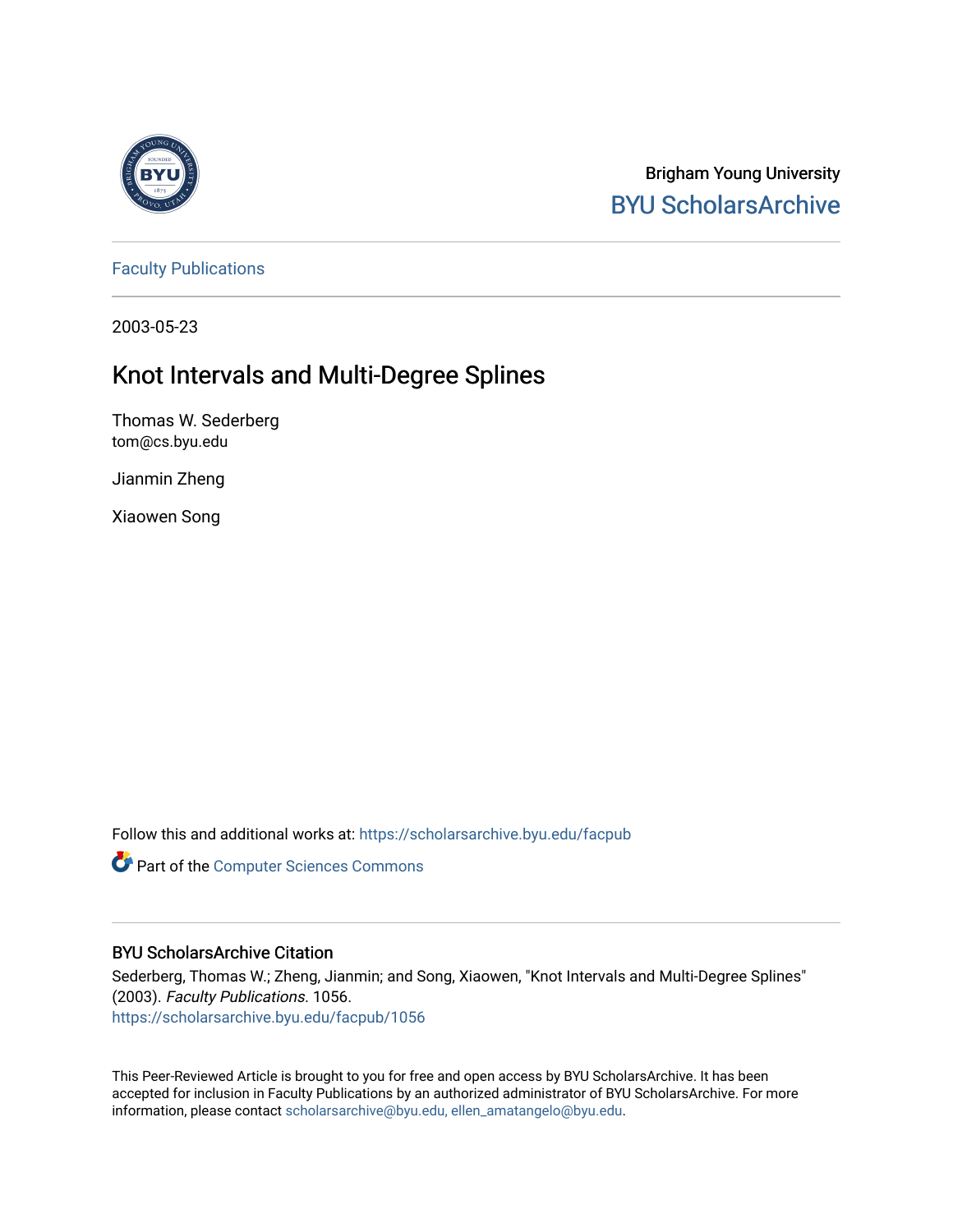## Knot Intervals and Multi-Degree Splines

Thomas W. Sederberg Brigham Young University Jianmin Zheng and Xiaowen Song Zhejiang University

May 23, 2003

#### Abstract

This paper studies the merits of using knot interval notation for B-spline curves, and presents formulae in terms of knot intervals for common B-spline operations such as knot insertion, differentiation, and degree elevation. Using knot interval notation, the paper introduces MD-splines, which are B-spline-like curves that are comprised of polynomial segments of various degrees (MD stands for "multi-degree"). MD-splines are a generalization of B-spline curves in that if all curve segments in an MD-spline have the same degree, it reduces to a B-spline curve. The paper focuses on MD-splines of degree 1, 2, and 3, as well as degree 1 and  $n$ . MD-splines have local support, obey the convex hull and variation diminishing properties, and are at least  $C^{n-1}$ , where n is the smaller of the degrees of two adjoining curve segments.

## 1 Introduction

B-spline curves are typically specified in terms of a set of control points, a knot vector, and a degree. Knot information can also be imposed on a B-spline curve using knot intervals, introduced in [6] as a way to assign knot information to subdivision surfaces. A knot interval is the difference between two adjacent knots in a knot vector, i.e., the parameter length of a B-spline curve segment. For even-degree B-spline curves, a knot interval is assigned to each control point, since each control point in an even-degree B-spline corresponds to a curve segment. For odd-degree B-spline curves, a knot interval is assigned to each control polygon edge, since in this case, each edge of the control polygon maps to a curve segment.

While knot intervals are basically just an alternative notation for representing knot vectors, knot intervals offer some nice advantages. For example, knot interval notation is more closely coupled to the control polygon than is knot vector notation. Thus, knot intervals have more geometric meaning than knot vectors, since the effect of altering a knot interval can be more easily predicted. Knot intervals are particularly well suited for periodic B-splines.



Figure 1: MD-spline examples.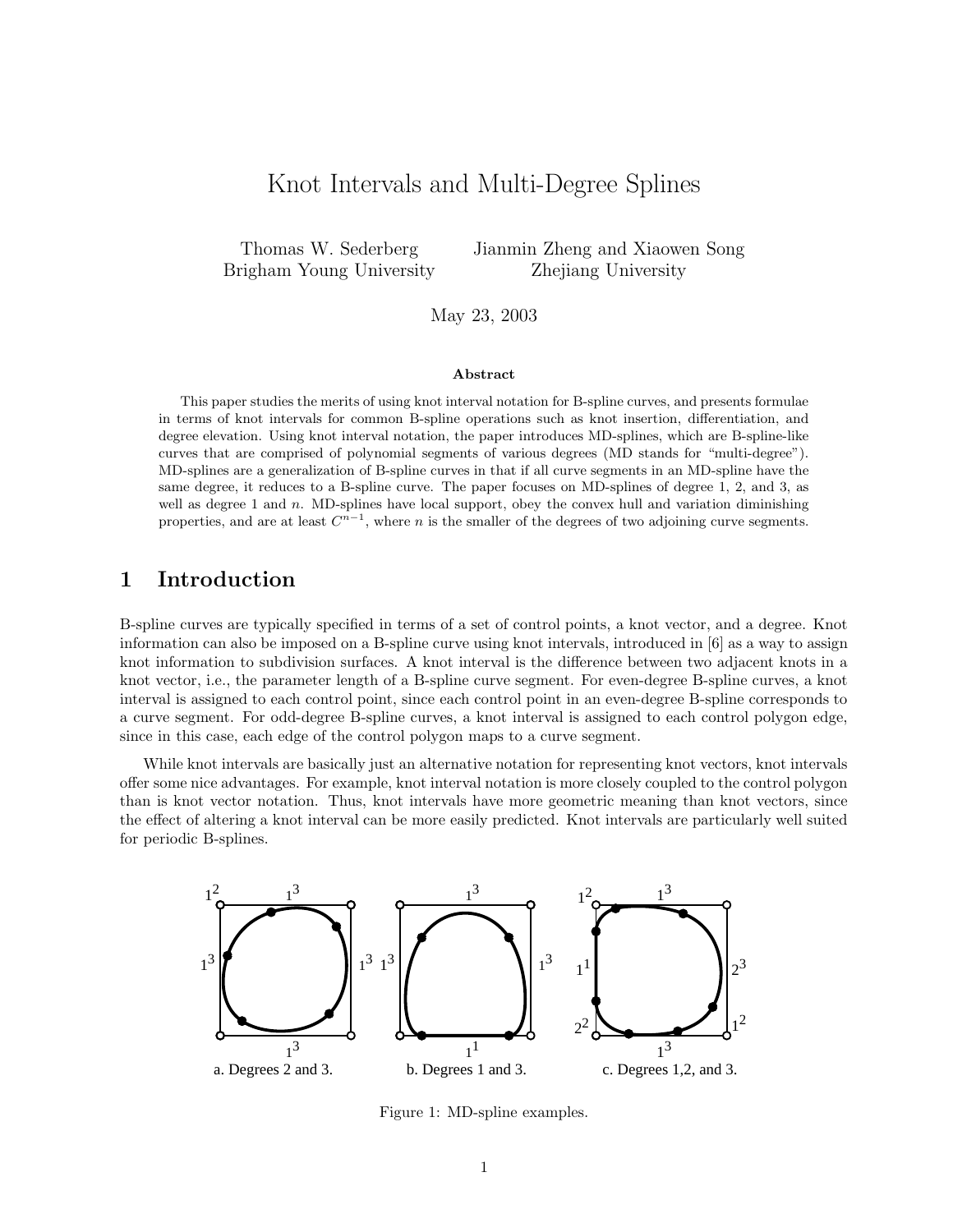The use of knot intervals to bind the knot information to the control polygon also enables us to explore new possibilities, such as using a single control polygon to define a composite curve comprised of segments of more than one degree. This paper introduces such a piecewise curve, and we refer to it as a multi-degree spline, or MD-spline. Figure 1 shows three examples of MD-splines. The control polygon is labeled with knot intervals, with a superscript denoting the degree of the corresponding curve segment. The MD-spline in Figure 1.a is comprised of four cubic curve segments and one quadratic curve segment, all with knot interval values of 1. The black dots on the curve indicate junction points between adjacent curve segments, and the curves are  $C^1$ . Figure 1.b shows an MD-spline comprised of three cubic segments and one linear segment. In this case, the cubic segments are  $C^1$  with the linear segment. Figure 1.c shows an MD-spline with segments of degree 1, 2, and 3. All pairs of neighboring curve segments are  $C<sup>1</sup>$  except neighboring cubic segments are  $C^2$ .

One application for MD-splines is in font description, where outlines are typically expressed as a collection of cubic B´ezier curves and line segments. Figure 2.a shows the outline of a character whose B´ezier control points are shown in Figure 2.b. The outline is comprised of 12 line segments and 24 cubic curve segments, and the Bézier form requires 85 control points. Figure 2.c shows the outline represented in cubic B-spline form. This requires the line segments to be degree elevated to degree three and knots to be removed where possible. The resulting B-spline control polygon contains 65 control points and 66 knots. The MD-spline version shown in Figure 2.d contains 41 control points and 40 knot intervals. The conversion from Bézier to B-spline and MD-spline introduces no error, and the MD-spline representation requires less data than the other forms.



Figure 2: Font example.

MD-splines are generalizations of B-splines. In the case when all knot intervals are of the same degree, the MD-spline specializes to a B-spline. MD-splines maintain many desirable properties of B-spline curves, such as the convex hull and variation diminishing properties. They also have local support, with each degree n segment being supported by  $n + 1$  control points. However, each control point in an MD-spline of degree 1, 2, and 3 can support as many as seven curve segments.

The idea of constructing splines with non-uniform degree was proposed earlier in [1, 2, 4], where the goal is shape-preserving interpolation. In these papers, the spline is comprised of segments of degree  $n \geq 3$  whose basis polynomials are taken from a four dimensional subspace of the space of degree  $n$  polynomials. This resembles a cubic B-spline in that the support for each segment consists of four control points, while the variable degree is used as a tension parameter which can adjust the shape. In our scheme, each degree  $n$ segment is supported by  $n + 1$  control points.

Section 2 discusses the relationship between knot vectors and knot intervals, and describes how B-spline operations such as knot insertion, knot doubling, degree elevation, and differentiation can be expressed using knot intervals. Section 3 explains what it means when more than one knot interval is placed along a single edge or vertex of a control polygon. Section 4 discusses MD-splines, and Section 5 summarizes the paper and offers some questions for further study. Throughout the paper, we adopt the convention that when  $k$  is odd,  $k/2$  means  $|k/2| = (k - 1)/2$ .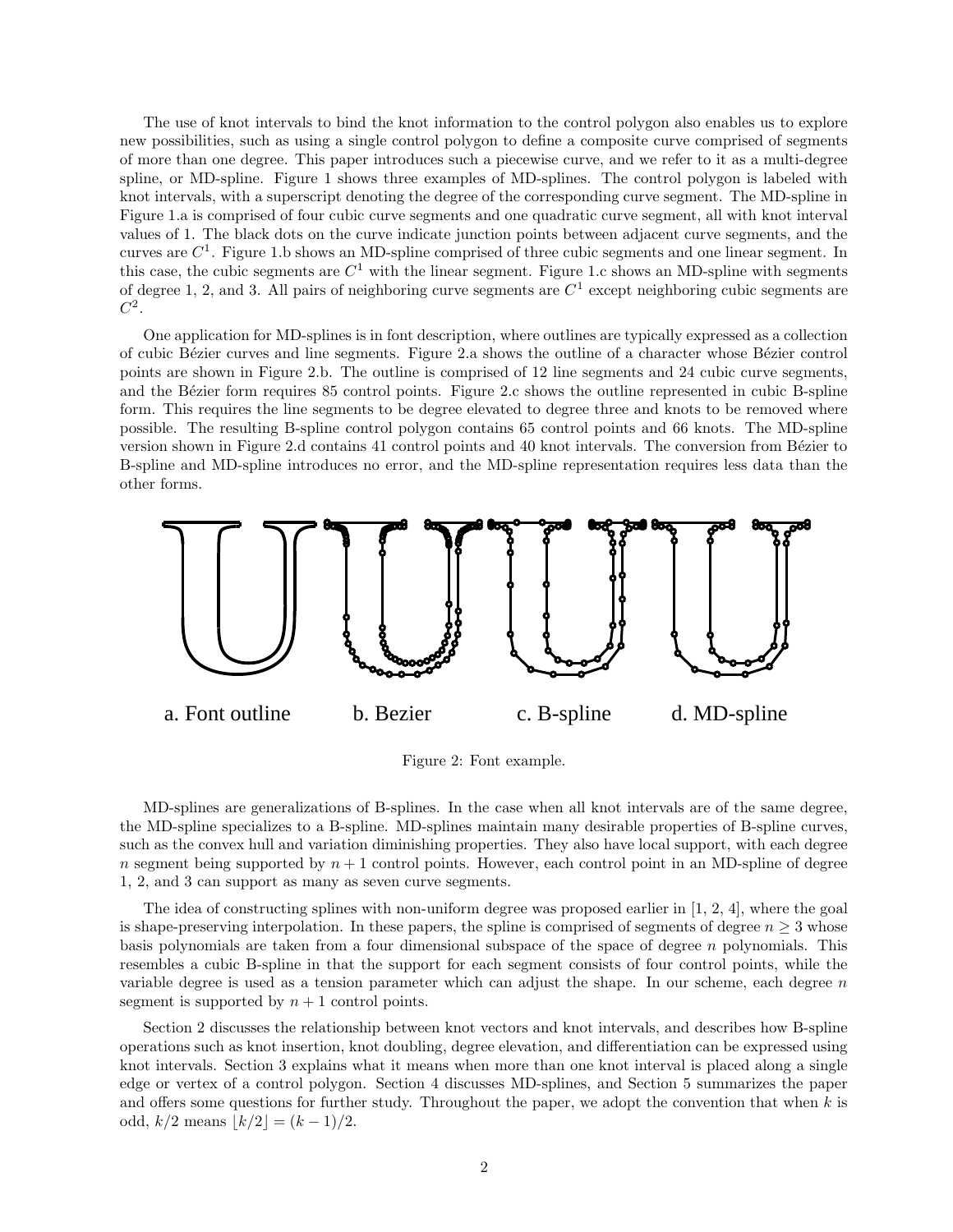## 2 Knot Intervals

One objective of this paper is to demonstrate that knot intervals have some advantages over knot vectors for curve design. Knot intervals contain all of the information that a knot vector contains, with the exception of a knot origin. This is not a problem, since the appearance of a B-spline curve is invariant under linear transformation of the knot vector—that is, if you add any constant to each knot the curve's appearance does not change. B-splines originated in the field of approximation theory and were initially used to approximate functions. In that context, parameter values are important, and hence, knot values are significant. However, in curve and surface shape design, we are almost never concerned about absolute parameter values.

For odd-degree B-spline curves, the knot interval  $d_i$  is assigned to the control polygon edge  $P_i-P_{i+1}$ . For even-degree B-spline curves, knot interval  $d_i$  is assigned to control point  $P_i$ . Each vertex (for even degree) or edge (for odd degree) has exactly one knot interval. If the B-spline is not periodic,  $\frac{n-1}{2}$  "end-condition" knot intervals must be assigned past each of the two end control points. They can simply be written adjacent to "phantom" edges or vertices sketched adjacent to the end control points; the geometric positions of those phantom edges or vertices are immaterial. Figure 3 shows a cubic B-spline curve. The control points in



Figure 3: Sample cubic B-spline

Figure 3.a are labeled with polar values, and Figure 3.b shows the control polygon edges labeled with knot intervals. End-condition knots require that we hang one knot interval off each end of the control polygon. Note the relationship between the knot vector and the knot intervals: Each knot interval is the difference between two consecutive knots in the knot vector. For periodic B-splines, things are even simpler, since we don't need to deal with end conditions. Figure 4 shows two cubic periodic B-splines labelled with knot



Figure 4: Periodic B-splines labelled with knot intervals

intervals. In this example, note that as knot interval  $d_1$  changes from 1 to 3, the length of the corresponding curve segment increases.

Figure 5 shows two periodic B-splines with a double knot (imposed by setting  $d_0 = 0$ ) and a triple knot (set  $d_0 = d_1 = 0$ ).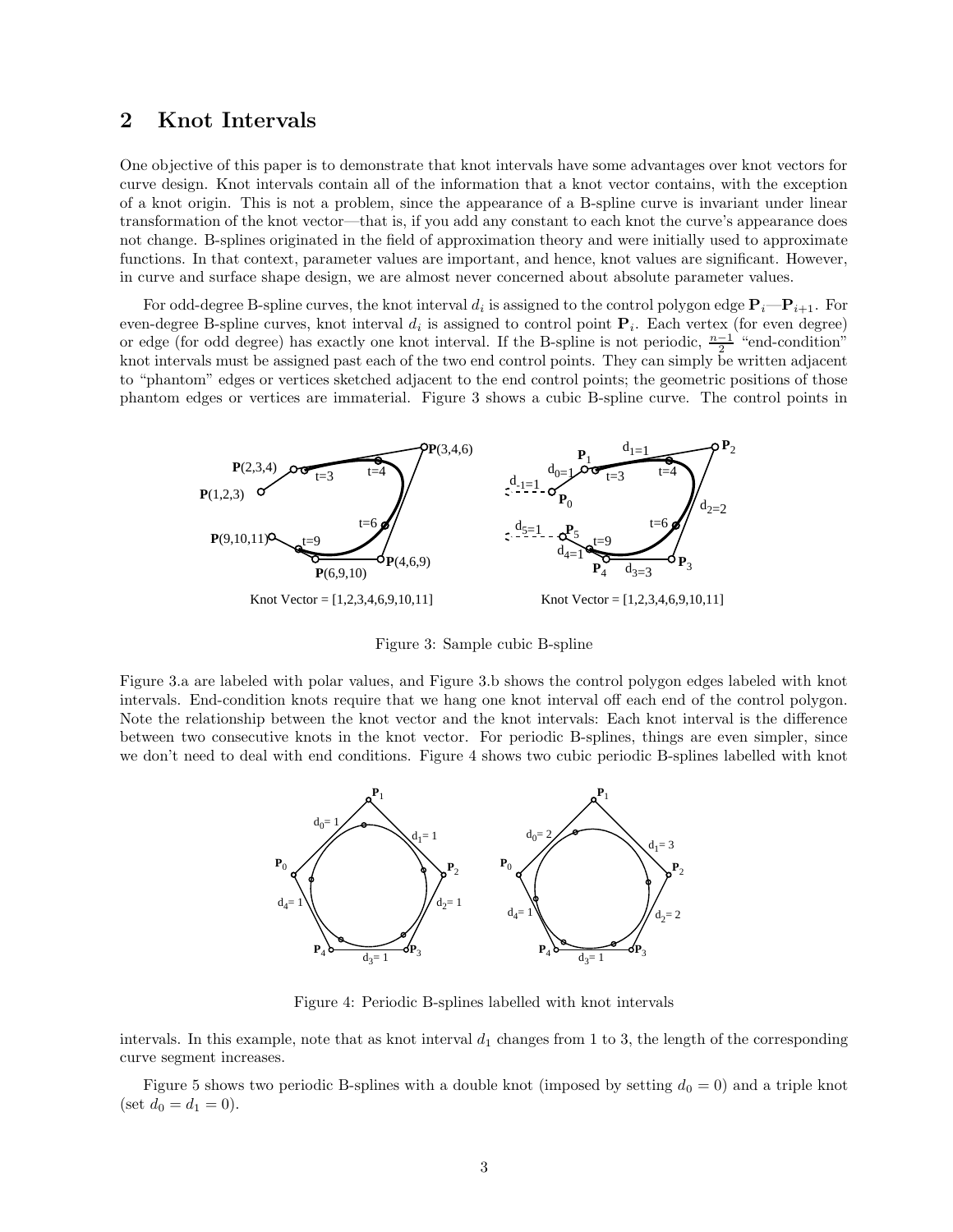

Figure 5: Periodic B-splines with double and triple knots.

In order to determine formulae for operations such as knot insertion in terms of knot intervals, it is helpful to infer polar labels for the control points. Polar algebra [5] can then be used to create the desired formula. The arguments of the polar labels are sums of knot intervals. We are free to choose any knot



Figure 6: Inferring polar labels from knot intervals.

origin. For the example in Figure 6, we choose the knot origin to coincide with control points  $P_0$ . Then the polar values are as shown in Figure 6.b.

The following subsections show how to perform knot insertion and interval halving, and how to compute hodographs using knot intervals. These formulae can be verified using polar labels. The expressions for these operations written in terms of knot vectors can be found, for example, in [3].

#### 2.1 Knot Insertion

Knot intervals provide an easy-to-remember method for performing knot insertion. For a cubic B-spline, begin by splitting each edge  $P_i-P_{i+1}$  of the control polygon into three segments whose lengths are proportional to  $d_{i-1}$ ,  $d_i$ , and  $d_{i+1}$  as shown in Figure 7a. (for periodic B-splines, the subscript values are all modulo the number of edges in the control polygon). For a B-spline of even degree  $2n$ , each edge is split into 2n segments whose lengths are proportional to  $d_{i-n}, \ldots, d_{i+n-1}$  and for a B-spline of odd degree  $2n+1$ , each edge is split into  $2n + 1$  segments whose lengths are proportional to  $d_{i-n}, \ldots, d_{i+n}$ . Knot insertion in terms of knot intervals can be thought of as splitting a knot interval at some fraction  $t \in [0,1]$ . For example, suppose we wish to split knot interval  $d_1$  in Figure 7a at  $t = \frac{1}{3}$ . We simply find each occurrence of  $d_1$  on the control polygon edges, insert a control point  $\frac{1}{3}$  of the way along each segment labelled  $d_1$ , and replace the control points  $P_1$  and  $P_2$  with A, B and C as shown in Figure 7.b.

Knot removal is the inverse of knot insertion. Thus, given the control polygon in Figure 7.b, knot removal would produce the control polygon in Figure 7.a. Knot removal is possible only when two adjacent curve segments are  $C^r$  with  $r > n - m$  where n is the degree and m is the multiplicity of the knot; thus it is not generally possible to perform knot removal. We will say that a control polygon which cannot undergo knot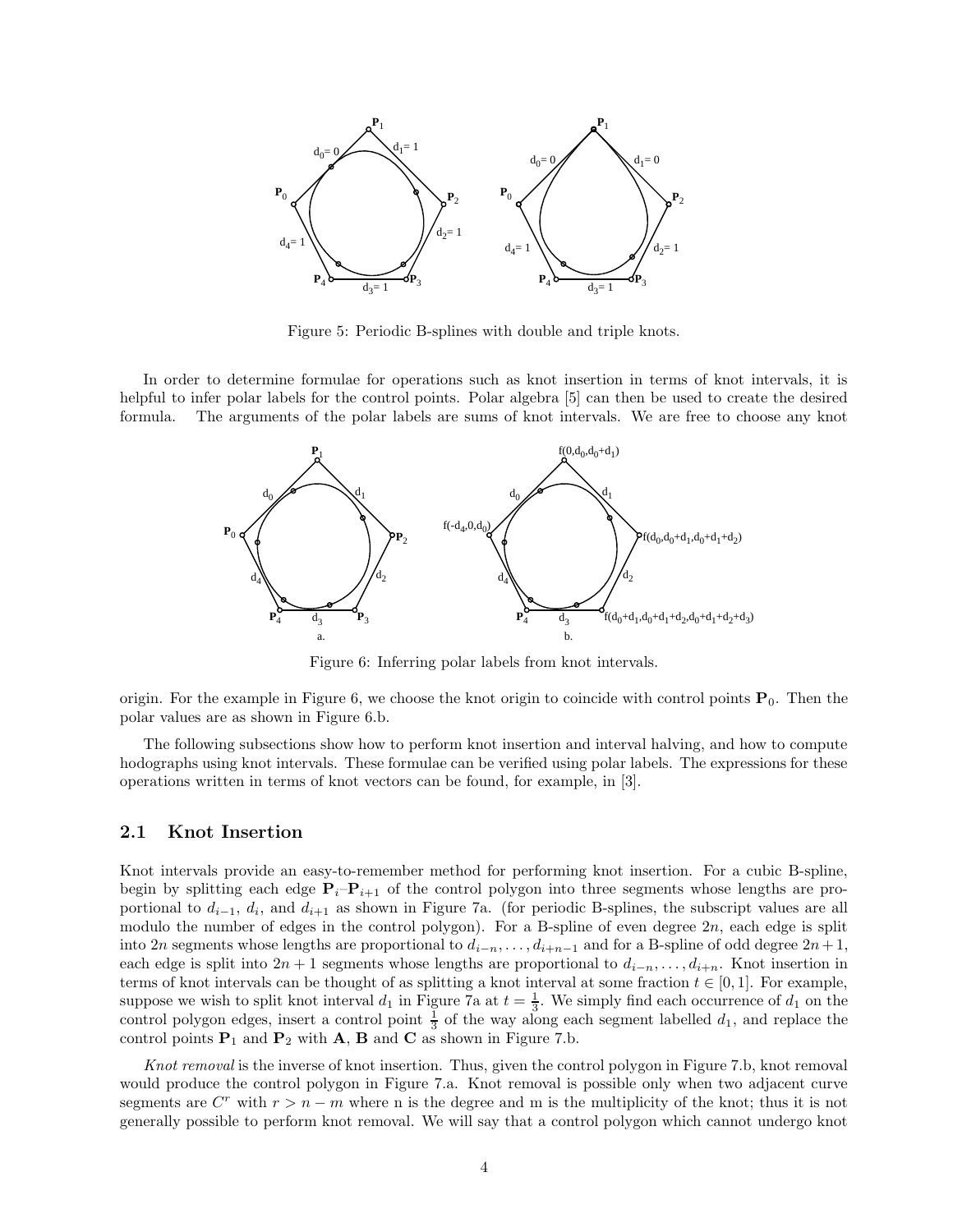

Figure 7: Knot insertion on a cubic B-spline.

removal is in *minimal form*, and the minimal form of a B-spline control polygon results when all knots have been removed that can be.

### 2.2 Interval Halving

Subdivision surfaces such as the Catmull-Clark scheme are based on the notion of inserting a knot half way between each existing pair of knots in a knot vector. These methods are typically restricted to uniform knot vectors. Knot intervals help to generalize this technique to non-uniform B-splines. Using knot intervals, we can think of this process as cutting in half each knot interval. For a quadratic non-uniform B-spline, the interval halving procedure is a generalization of Chaikin's algorithm, but the placement of the new control points becomes a function of the knot interval values. If each knot interval is cut in halve, the resulting control polygon has twice as many control points, and their coordinates  $\mathbf{Q}_k$  are:

$$
\mathbf{Q}_{2i} = \frac{(d_i + 2d_{i+1})\mathbf{P}_i + d_i \mathbf{P}_{i+1}}{2(d_i + d_{i+1})}
$$
  
\n
$$
\mathbf{Q}_{2i+1} = \frac{d_{i+1}\mathbf{P}_i + (2d_i + d_{i+1})\mathbf{P}_{i+1}}{2(d_i + d_{i+1})}
$$
(1)

as illustrated in Figure 8.



Figure 8: Interval halving for a non-uniform quadratic B-spline curve.

For non-uniform cubic periodic B-spline curves, interval halving produces a new control point corresponding to each edge, and a new control point corresponding to each original control point. The equations for the new control points  $\mathbf{Q}_k$  generated by interval halving are:

$$
\mathbf{Q}_{2i+1} = \frac{(d_i + 2d_{i+1})\mathbf{P}_i + (d_i + 2d_{i-1})\mathbf{P}_{i+1}}{2(d_{i-1} + d_i + d_{i+1})}
$$
(2)

$$
\mathbf{Q}_{2i} = \frac{d_i \mathbf{Q}_{2i-1} + (d_{i-1} + d_i) \mathbf{P}_i + d_{i-1} \mathbf{Q}_{2i+1}}{2(d_{i-1} + d_i)}
$$
(3)

as shown in Figure 9.

Note that each new knot interval is half as large as its parent.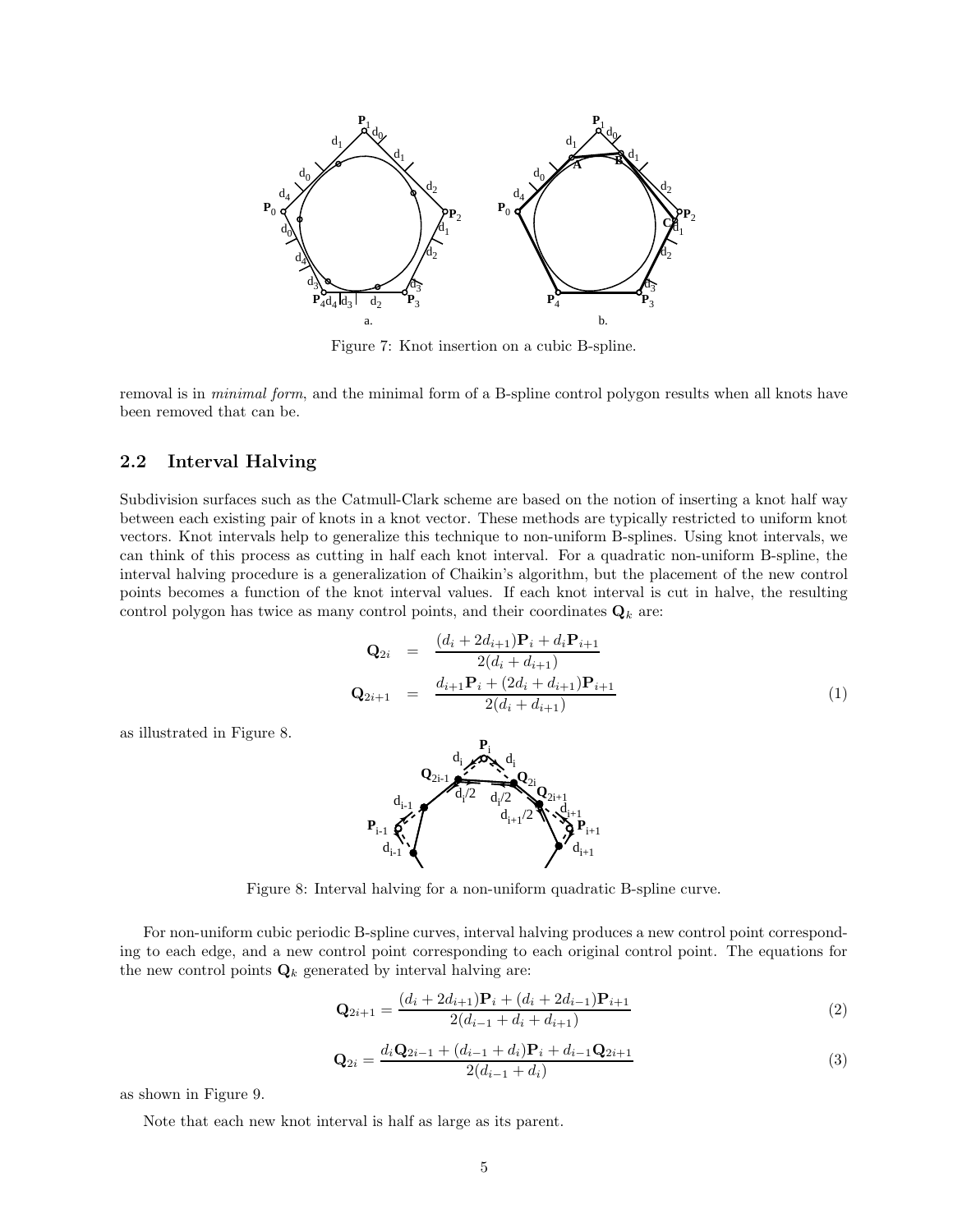

Figure 9: Interval halving for a non-uniform cubic B-spline curve.

### 2.3 Hodographs

The derivative  $\mathbf{P}'(t)$  of a B-spline is called its hodograph. The hodograph of a degree n B-spline  $\mathbf{P}(t)$  with knot intervals  $d_i$  and control points  $\mathbf{P}_i$  is a B-spline of degree  $n-1$  with the same knot intervals  $d_i$  and with control points  $\mathbf{Q}_i$  where

$$
\mathbf{Q}_i = c_i (\mathbf{P}_{i+1} - \mathbf{P}_i). \tag{4}
$$

The scale factor  $c_i$  is the inverse of the average value of n neighboring knot intervals. Specifically, if the curve is even-degree  $n = 2m$ , then

$$
c_i = \frac{n}{d_{i-m+1} + \ldots + d_{i+m}}
$$

and if the curve is odd degree  $n = 2m + 1$ 

$$
c_i = \frac{n}{d_{i-m} + \ldots + d_{i+m}}
$$

#### 2.4 Degree elevation

Ramshaw [5] presented an elegant insight into degree elevation using polar form. The symmetry property of polar labels demands that

$$
g_2(a,b) = \frac{f_1(a) + f_1(b)}{2}; \quad g_3(a,b,c) = \frac{f_2(a,b) + f_2(a,c) + f_2(b,c)}{3};
$$
\n<sup>(5)</sup>

$$
g_4(a, b, c, d) = \frac{f_3(a, b, c) + f_3(a, b, d) + f_3(a, c, d) + f_3(b, c, d)}{4}; \quad \text{etc.}
$$
 (6)

where  $f_i(\cdots)$  refers to the *i*-polar form that results from a univariate polynomial of degree not greater than i, and  $g_{i+1}(\dots)$  means the  $(i+1)$ -polar form from the same polynomial.

The procedure of degree elevation on a periodic B-spline that is labeled using knot intervals results in two effects. First, an additional control point is introduced for each curve segment. Second, if the sequence of knot intervals is initially  $d_1, d_2, d_3, \ldots$ , the sequence of knot intervals on the degree elevated control polygon will be  $d_1, 0, d_2, 0, d_3, 0, \ldots$  The zeroes must be added because degree elevation raises the degree of each curve segment without raising the continuity between curve segments,

Degree elevation of a degree one B-spline is simple: merely insert a new control point on the midpoint of each edge of the control polygon. The knot intervals are as shown in Figures 10.a and b.

Degree elevation for a degree two B-spline is illustrated in Figures 10.c and d. The new control points are:

$$
\mathbf{P}_{i,j} = \frac{(2d_i + 3d_j)\mathbf{P}_i + d_i \mathbf{P}_j}{3d_i + 3d_j}.
$$
\n<sup>(7)</sup>

Figure 11 illustrates degree elevation from degree three to four. The equations for the new control points are:  $(d. \pm 2d)$ <sub>+1</sub> $\mathbf{P} \pm (2d)$ <sub>+1</sub> $\pm d$ .

$$
\mathbf{P}_{i,i+1} = \frac{(a_i + 2a_{i+1})\mathbf{F}_i + (2a_{i-1} + a_i)\mathbf{F}_{i+1}}{2(d_{i-1} + d_i + d_{i+1})}
$$
\n
$$
\mathbf{Q}_i = \frac{d_i}{4(d_{i-2} + d_{i-1} + d_i)} \mathbf{P}_{i-1} + \left(\frac{d_{i-2} + d_{i-1}}{4(d_{i-2} + d_{i-1} + d_i)} + \frac{d_i + d_{i+1}}{4(d_{i-1} + d_i + d_{i+1})} + \frac{1}{2}\right) \mathbf{P}_i + \frac{d_{i-1}}{4(d_{i-1} + d_i + d_{i+1})} \mathbf{P}_{i+1}
$$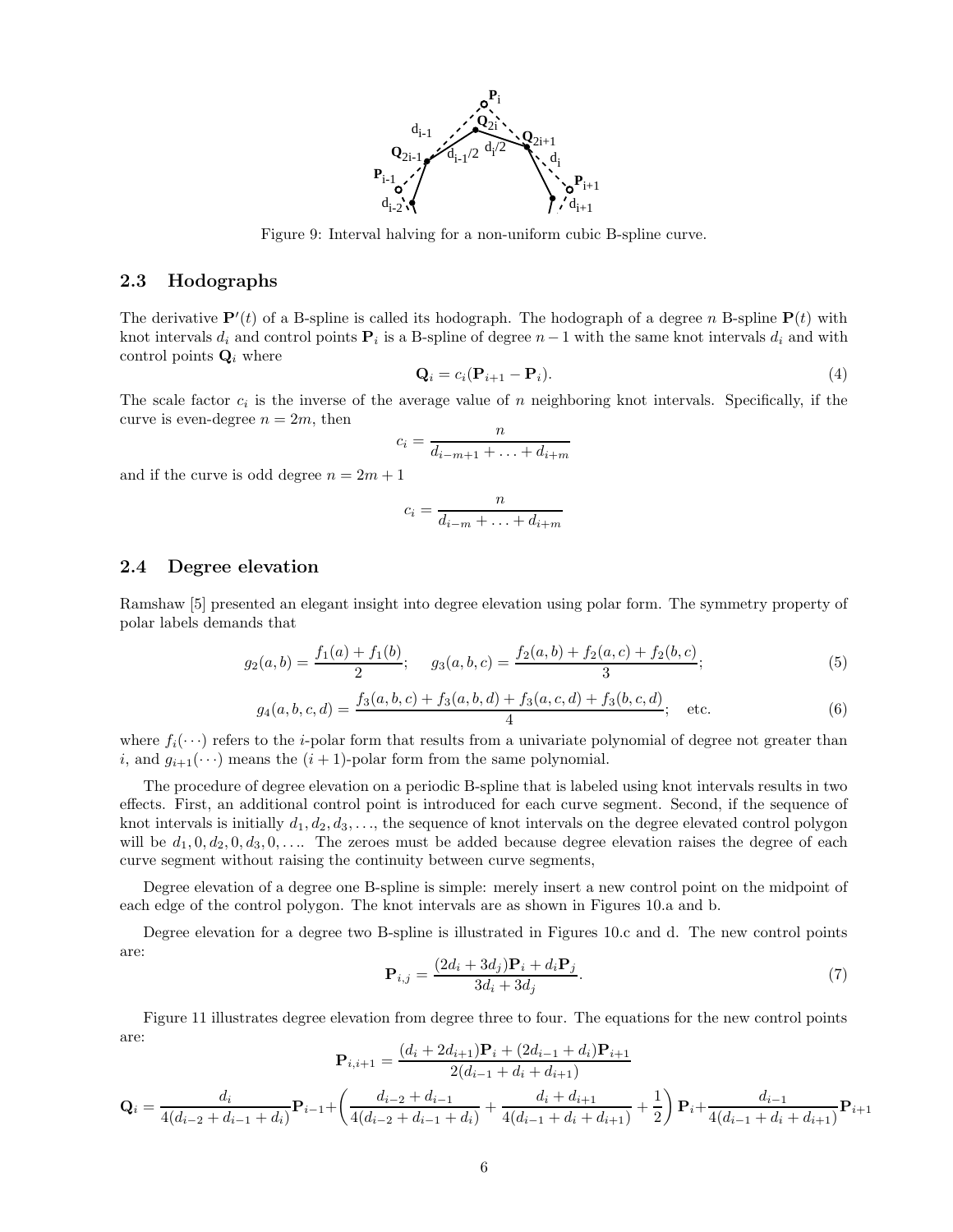

Figure 10: Degree elevating a degree one and degree two B-spline.



Figure 11: Degree elevating a degree three B-spline.

## 3 Split-Interval Notation

A useful variation of knot interval notation is split-knot-interval notation in which a knot interval is split into a sequence of two or more non-negative knot intervals which sum to the original interval. Figure 12.a shows a periodic cubic B-spline whose top edge has a knot interval of 3. In Figure 12.b, that knot interval is divided and the edge is labeled with two knot intervals 1,2. Figure 12.c shows an equivalent representation in which the knot interval has actually been split by performing knot insertion, as discussed in Section 2.1. We will refer to this as the *expanded form* of the split-interval notation



Figure 12: Cubic B-spline with two knot intervals on one edge.

A degree *n* B-spline is comprised of curve segments that meet with continuity  $C^{n-r}$  where r is the multiplicity of the knot. Curve segments mapped to in split-interval notation are  $C^{\infty}$ .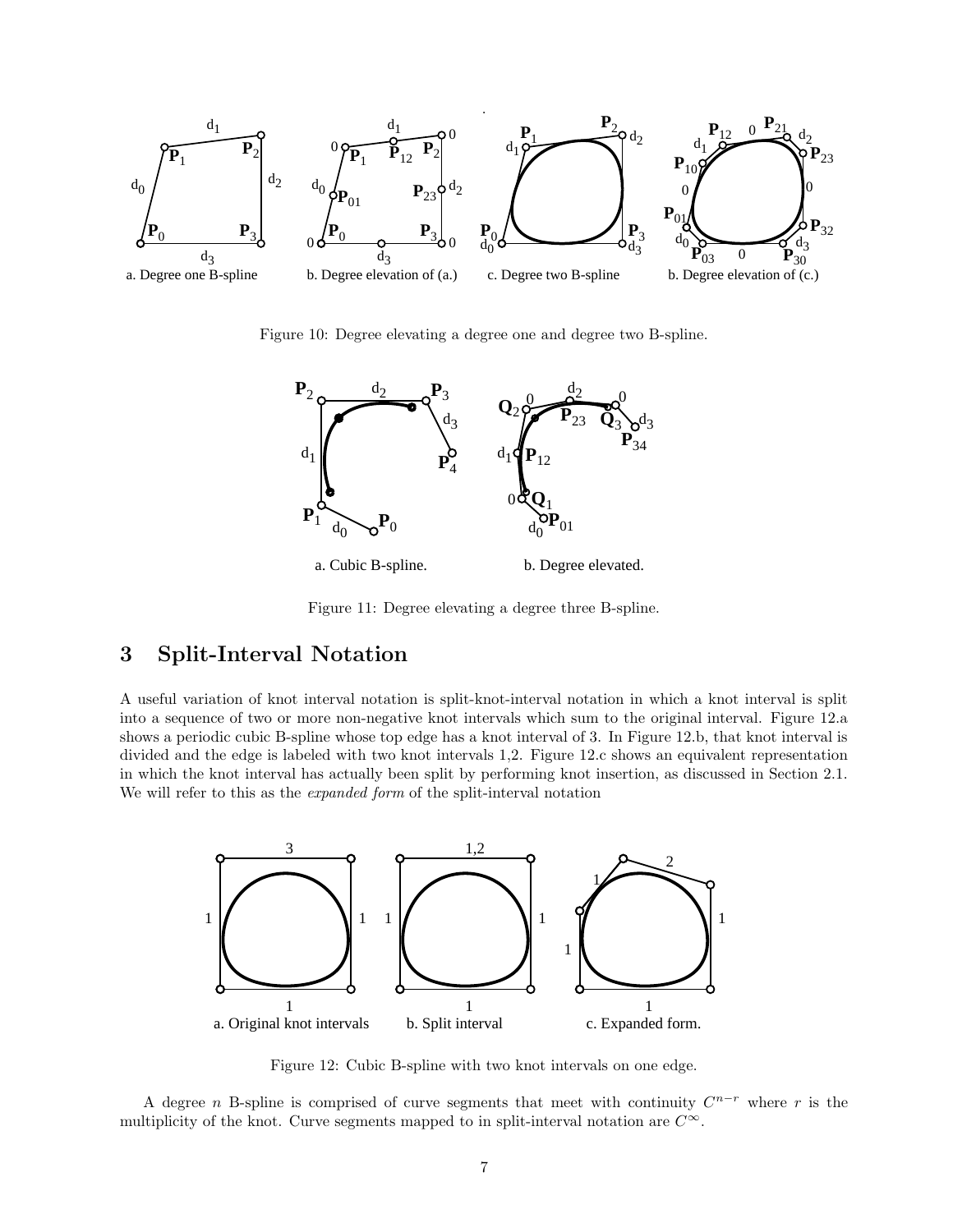

Figure 13: Four knot intervals on one edge of a cubic B-spline, expressing the de Boor algorithm.

A second example is presented in Figure 13. Here, the knot interval on the top edge is split into four intervals in Figure 13.b. The expanded form contains a triple knot. This is actually a way of denoting the de Boor algorithm using split interval notation. Using the terminology in Section 2.1, the control polygon in Figure 13.a is the minimal form of the control polygon in Figure 13.c.

## 4 MD-splines

In MD-splines, curve segments are not required to all have the same degree and so each knot interval carries a superscript which specifies the degree of its corresponding curve segment. As in conventional B-splines, knot intervals of even degree are assigned to vertices and of odd degree to edges of the control polygon.

Similar to split-interval notation (Section 3), every MD-spline has an equivalent representation as an "expanded-form" control polygon, which is a conventional B-spline. In our discussion, we will denote the MD-spline control polygon by  $P$  and the expanded-form control polygon as  $Q$ . Thus, each knot interval in  $\bf{Q}$  will have a superscript of n. Since  $\bf{Q}$  is a conventional B-spline control polygon, it is labeled with knot intervals of only one degree, and each vertex (for even degree) or edge (for odd degree) has exactly one knot interval. MD-splines are thus defined in terms of a set of rules for constructing a unique  $Q$  from a given  $P$ , subject to some constraints. Those rules will define a mapping  $E$  which takes an MD-spline control polygon and creates a B-spline control polygon; we will write  $\mathbf{Q} = E(\mathbf{P})$ .

Before stating the constraints, we define some terminology. A control polygon is said to be in B-spline form if each vertex (for even degree) or edge (for odd degree) has exactly one knot interval and the degrees of all knot intervals are the same. A B-spline control polygon is said to be in minimal form if knot removal is impossible. A control polygon Q that is not in minimal form can be converted to minimal form through (possibly repeated) knot removal which will produce the minimal form of  $\bf{Q}$ . We will denote by  $M(\bf{Q})$  the minimal form of Q. The minimal-expanded form  $M(E(\mathbf{P}))$  of an MD-spline control polygon P is produced by taking its expanded form and performing all possible knot removals.

We now present the constraints for devising the transformation  $\mathbf{Q} = E(\mathbf{P})$ .

- 1. The degree of  $\bf{Q}$  is the largest degree of any knot interval in  $\bf{P}$  (*n* will denote that largest degree) and Q is in B-spline form.
- 2. The sequence of knot interval values in P is a subsequence of the sequence of knot interval values in Q, although the superscripts may differ since all knot interval superscripts in Q are n. The only knot intervals in Q that are not in P have a value of zero and are used to impose the required continuity.
- 3. The support for a curve segment whose knot interval is  $d^k$  consists of  $k+1$  control points. If k is even and knot interval  $d^k$  is assigned to  $\mathbf{P}_i$ , those control points are  $\mathbf{P}_{i-k/2}, \ldots, \mathbf{P}_{i+k/2}$ . If k is odd and knot interval  $d^k$  is assigned to edge  $\mathbf{P}_i-\mathbf{P}_{i+1}$ , the support consists of  $\mathbf{P}_{i-k/2} \dots \mathbf{P}_{i+k/2+1}$ .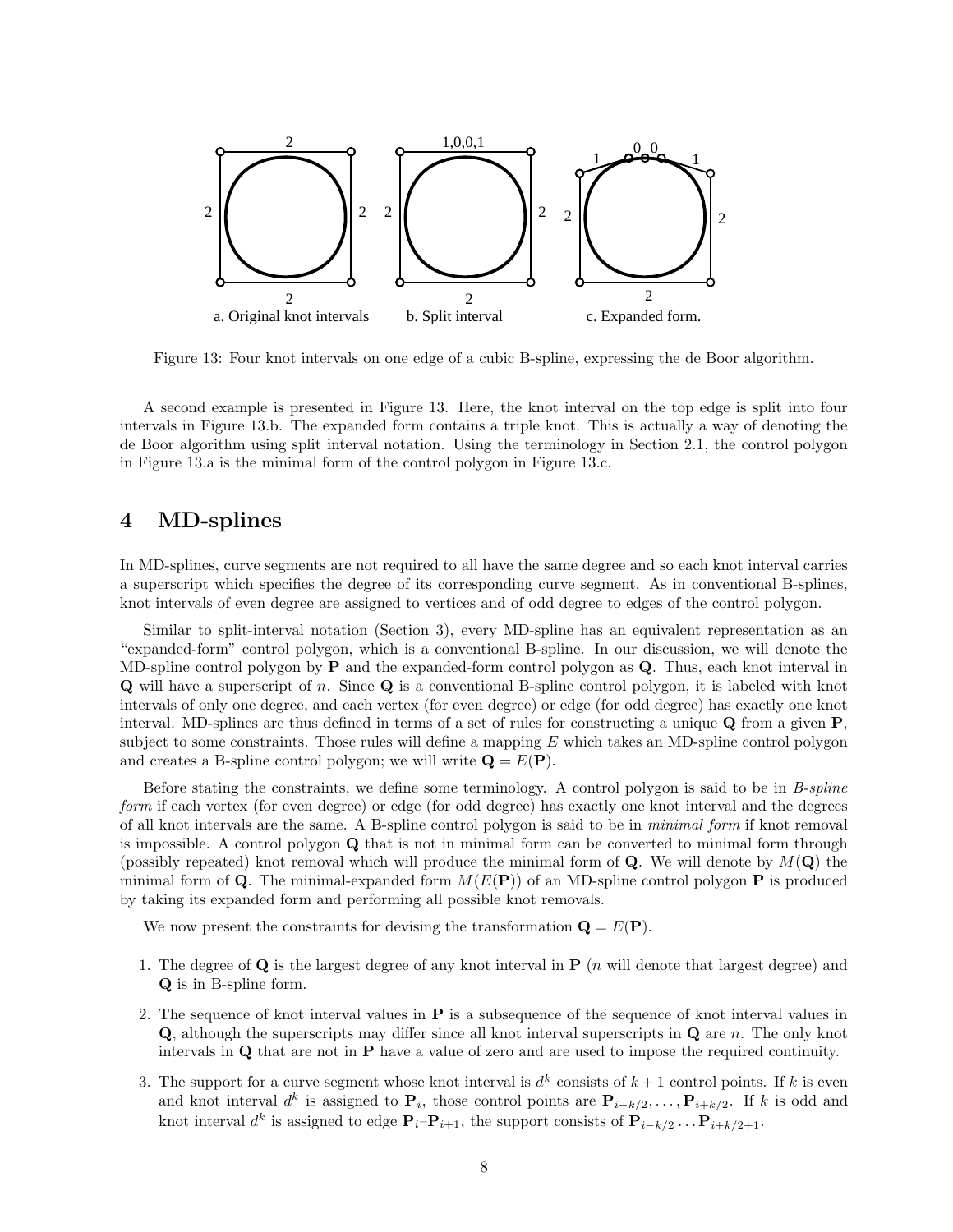- 4. Since a B-spline control polygon Q is a special case of an MD-spline control polygon,  $M(Q)$  =  $M(E(Q)).$
- 5. If an MD-spline control polygon  $P$  is created by taking an even/odd degree n B-spline control polygon **Q** and assigning odd/even degree  $\neq n$  knot intervals with values of zero to one or more edge/vertex, then  $M(\mathbf{Q}) = M(E(\mathbf{P})).$
- 6. The continuity between curve segments is as high as possible while maintaining properties 1—5.

In the knot interval notation  $d_i^j$ , the value (curve segment parameter length) of the knot interval is conveyed by  $d_i$ , and the superscript j indicates that the interval represents a degree j curve segment. The curve segment degrees are specified only in the knot intervals for  $P$ , because all knot intervals in  $Q$  have the same superscript (since  $\bf{Q}$  is in B-spline form). The mapping E assures that a curve segment corresponding to knot interval  $d_i^j$  in **P** is indeed degree j in power basis, although it is degree-elevated to be degree n in the B-spline basis. Also, if a knot interval  $d_i^j$  on **P** is converted to a knot interval  $d_i^k$  ( $k \neq j$ ) on **Q**, the *value* (parameter length) of those knot intervals are the same,

We will now examine three special cases of MD-splines: the case where one or more curve segments are degree 1 and the other curve segments are all of the same degree  $n > 1$  (Section 4.1), the case where all curve segments are degree 2 or 3 (Section 4.2). and the case where all curve segments are degree 1, 2, or 3 (Section 4.3). We will refer to these as the degree  $(1, n)$  case, the degree  $(2, 3)$  case, and the degree  $(1, 2, 3)$ case respectively. In the  $(1, n)$  and  $(1, 2, 3)$  cases, each degree-one curve segment is  $C^{n/2}$  with its degree n neighbors. In the  $(2,3)$  and  $(1,2,3)$  cases, quadratic segments are  $C<sup>1</sup>$  with their neighbors and pairs of adjacent cubic segments are  $C^2$ . These continuities assume that there are no zero knot intervals in **P**.

The mappings  $E(\mathbf{P})$  presented in the following sections require that, for an odd/even value of n, all edges/vertices of the control polygon be labeled with a knot interval, but if a knot interval on an edge/vertex is not specified, we will assume it to be zero. Knot intervals on vertices/edges are optional.

#### 4.1 Degree  $(1, n)$  MD-splines

In this section we consider MD-splines that have knot intervals of degree 1 along with knot intervals of one other degree  $n > 1$ . The control polygon for a  $(1, n)$  MD-spline is defined as follows. If n is even, then every vertex of  $P$  is labeled with a knot interval of degree n and one or more edges are labeled with a knot interval of degree one. If n is odd, then every edge of  $P$  is labeled with a knot interval that is either of degree 1 or of degree n.

For the  $(1, n)$  case, it is straightforward to devise a transformation  $\mathbf{Q} = E(\mathbf{P})$  for creating an expanded form Q from the MD-spline control polygon P, subject to the conditions enumerated in Section 4. Recall that for a degree n B-spline curve, necessary and sufficient conditions for one of the curve segments to be a line is for  $n + 1$  adjacent control points to be collinear. In order for that line segment to be a degree-one curve (i.e., properly parametrized) we also require that the second hodograph for the curve segment must vanish. With that in mind, we can devise a transformation  $E(\mathbf{P})$  as follows. To begin with, every control point in **P** is also a control point in **Q**. In addition, if an edge of **P** is labeled  $d_i^1$ , that edge is split into n collinear line segments in Q by inserting  $n-1$  control points. If n is even/odd, the middle of those new control points/edges is labeled  $d_i^n$  and all other of those control points/edges is labeled with a zero knot interval. We must next space those new control points such that the second hodograph of that curve segment is identically zero. Denote by  $l_1, \ldots, l_n$  the lengths of the new edges into which the edge on **P** is partitioned. Denote the knot intervals on Q in the neighborhood of the edge by

$$
d_{i-\frac{n}{2}}, d_{i-\frac{n}{2}+1}, \cdots, d_{i-1} \underbrace{0, \ldots, 0}_{\frac{n-1}{2}}, d_i, \underbrace{0, \ldots, 0}_{\frac{n-1}{2}}, d_{i+1}, \ldots, d_{i+\frac{n}{2}}
$$
\n
$$
(8)
$$

$$
= e_1, e_2, \dots, e_{2n-1}.
$$
\n(9)

Then the second hodograph will vanish if

$$
l_1: l_2: \dots: l_{n-1}: l_n = L(1, n): L(2, n+1): \dots: L(n: 2n-1)
$$
\n
$$
(10)
$$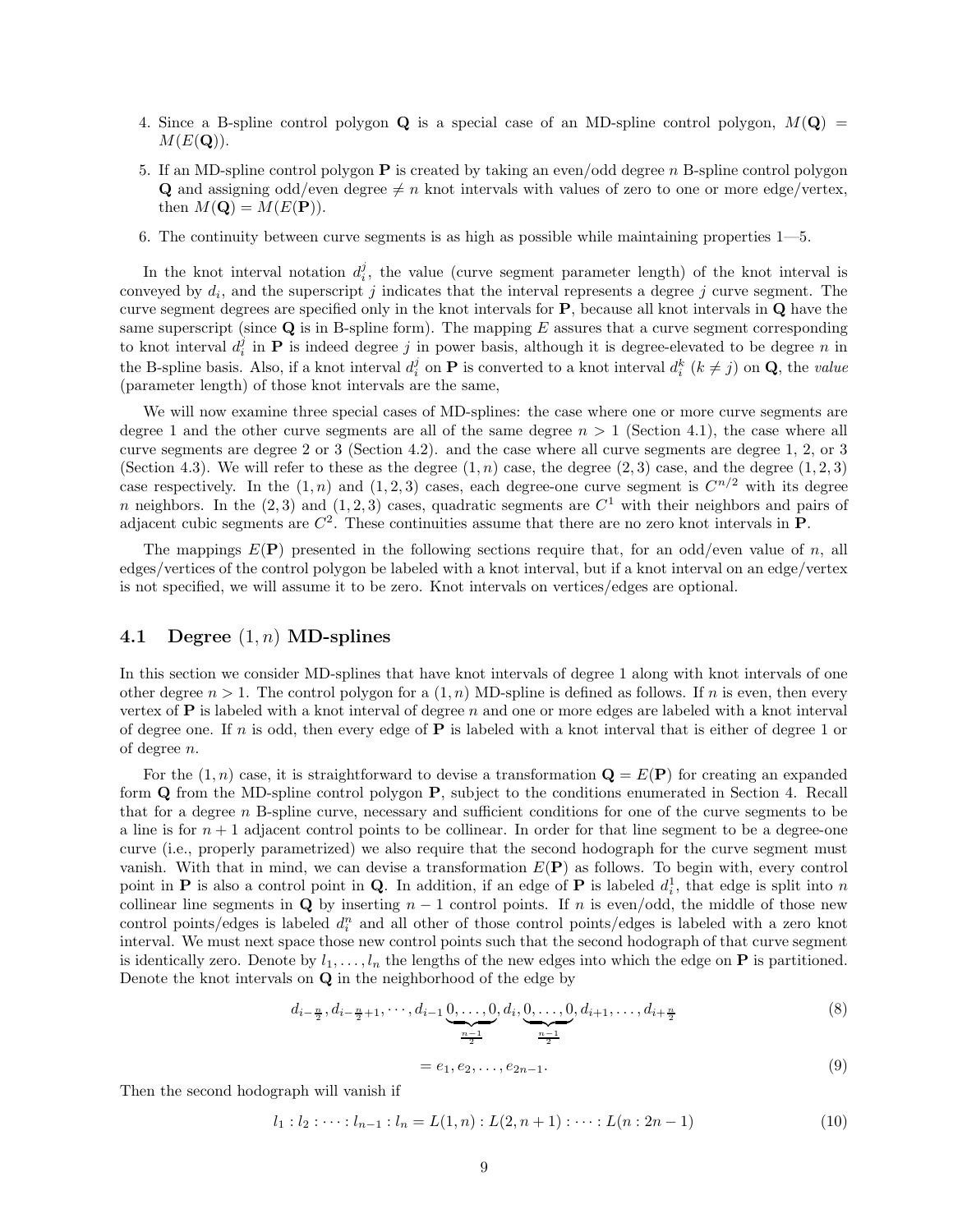

Figure 14: Degree (1, 2) MD-spline.

where  $L(i, j) = \sum_{k=i}^{j} e_k$ . This choice for  $E(\mathbf{P})$  will satisfy all of the conditions in Section 4. Since there are  $\frac{n-1}{2}$  adjacent zero knot intervals, the continuity is  $C^{n-1-\frac{n-1}{2}} = C^{\frac{n}{2}}$ .



Figure 15: Degree (1, 3) MD-spline.

MD-splines of degree  $(1, 2)$  and  $(1, 3)$  are shown in Figures 14 and 15.

#### 4.2 Degree (2, 3) MD-splines

In this section we consider MD-splines that have knot intervals of degree 2 or 3. Our goal is to devise a transformation  $\mathbf{Q} = E(\mathbf{P})$  for creating an expanded form  $\mathbf{Q}$  from the MD-spline control polygon **P**, subject to the conditions enumerated in Section 4.

We first must resolve the continuity question, stated in condition 6. Our analysis revealed that  $C<sup>1</sup>$ between segments of degree 2 and 3 is the highest continuity which allows for conditions  $1-5$ ;  $C^2$  is possible only if we relinquish condition 3. The  $C^1$  condition means that every knot interval  $d^2$  in **P** maps to a knot interval  $d^3$  in Q that has a knot interval  $0^3$  on each of its two neighboring edges. Topologically, each vertex in **P** that is labeled with  $d_i^2$  will be replaced by four control points  $\mathbf{Q}_0$ ,  $\mathbf{Q}_1$ ,  $\mathbf{Q}_2$ , and  $\mathbf{Q}_3$ , as shown in Figure 16. The coordinates for the control points  $\mathbf{Q}_0$ ,  $\mathbf{Q}_1$ ,  $\mathbf{Q}_2$ , and  $\mathbf{Q}_3$  that replace  $\mathbf{P}_1$  are:

$$
\mathbf{Q}_0 = \frac{(d_4 + d_5)\mathbf{P}_0 + (d_1 + d_2 + d_3)\mathbf{P}_1}{d_1 + d_2 + d_3 + d_4 + d_5}; \qquad \mathbf{Q}_3 = \frac{(d_5 + d_6 + d_7)\mathbf{P}_1 + (d_3 + d_4)\mathbf{P}_2}{d_3 + d_4 + d_5 + d_6 + d_7}
$$
(11)

$$
\mathbf{Q}_1 = c_1 \mathbf{Q}_0 + c_2 \mathbf{P}_1 + c_3 \mathbf{Q}_3; \qquad \mathbf{Q}_2 = c_4 \mathbf{Q}_0 + c_5 \mathbf{P}_1 + c_6 \mathbf{Q}_3 \tag{12}
$$

where

$$
c_1 = \frac{(d_3 + d_4)(d_4 + 2d_5)}{(2d_3 + 3d_4)(d_3 + d_4 + d_5)} \quad c_2 = \frac{d_4(d_3 + 2d_4 + d_5)}{(d_4 + d_5)(2d_3 + 3d_4)} \quad c_3 = \frac{d_3(d_3 + d_4)(d_4 + 2d_5)}{(d_4 + d_5)(2d_3 + 3d_4)(d_3 + d_4 + d_5)} \tag{13}
$$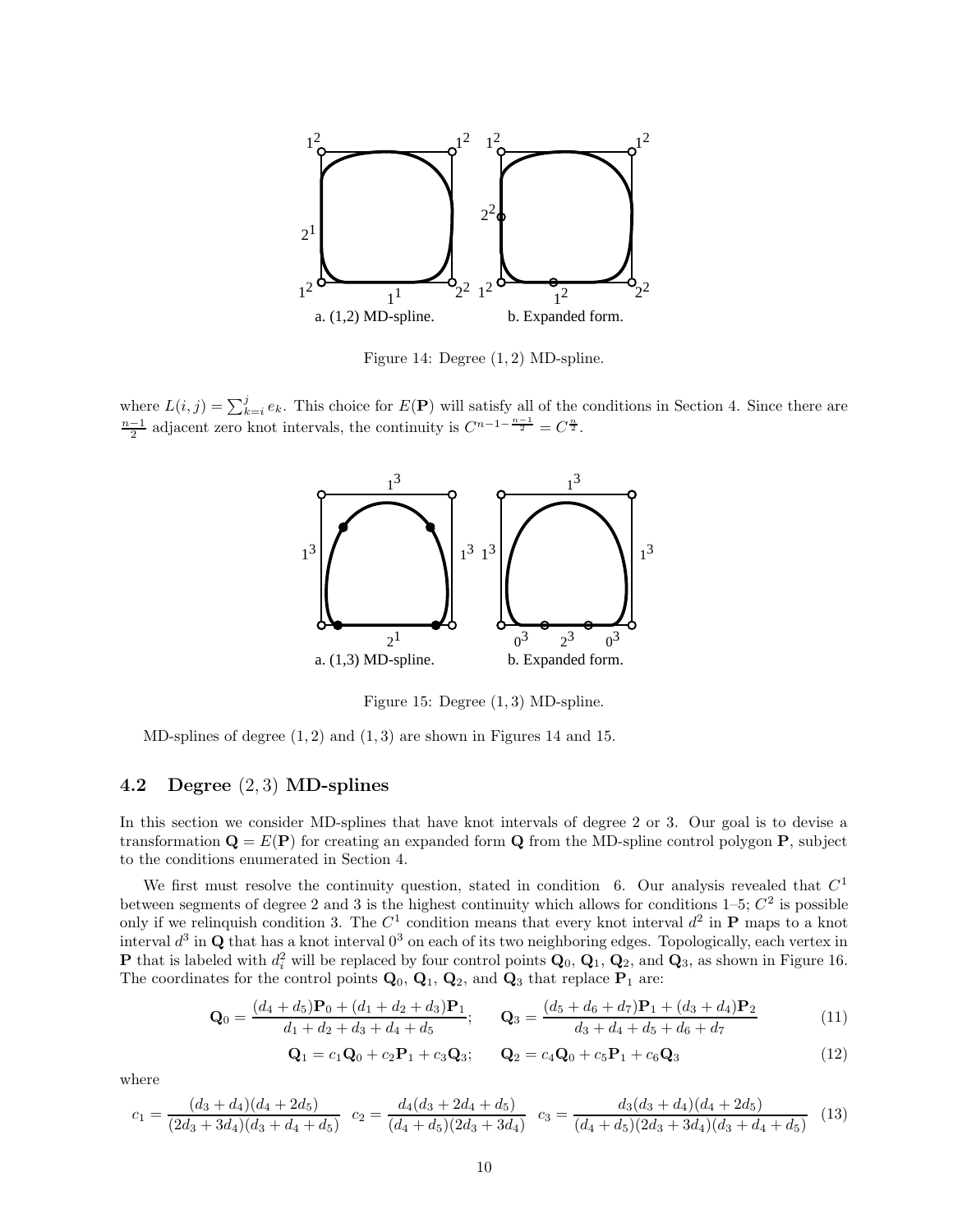

Figure 16: Expanded form of a degree (2, 3) MD-spline .

$$
c_4 = \frac{d_5(d_4 + d_5)(2d_3 + d_4)}{(d_3 + d_4)(3d_4 + 2d_5)(d_3 + d_4 + d_5)} \quad c_5 = \frac{d_4(d_3 + 2d_4 + d_5)}{(d_3 + d_4)(3d_4 + 2d_5)} \quad c_6 = \frac{(d_4 + d_5)(2d_3 + d_4)}{(3d_4 + 2d_5)(d_3 + d_4 + d_5)}.\tag{14}
$$

The superscripts of the knot intervals are ignored in these equations, since we are only interested in the values of the knot intervals. If  $d_2$  or  $d_6$  are not specified on the control polygon, they are taken to be zero.

### 4.3 Degree  $(1, 2, 3)$  MD-splines

The (1, 2, 3) case can be dealt with by first preprocessing all degree 1 segments by inserting two temporary control points  $\bf{A}$  and  $\bf{B}$  into each degree 1 edge in  $\bf{P}$  as discussed below, then applying the transformation rules for the  $(2, 3)$  case, and finally removing each **A** and **B**. The preprocess, illustrated in Figure 17, turns the degree one edge into a degree three edge that has double knots on each end.



a. Degree (1,2,3) MD-spline.

b. Preprocess step.

Figure 17: Preprocessing a degree  $(1, 2, 3)$  MD-spline.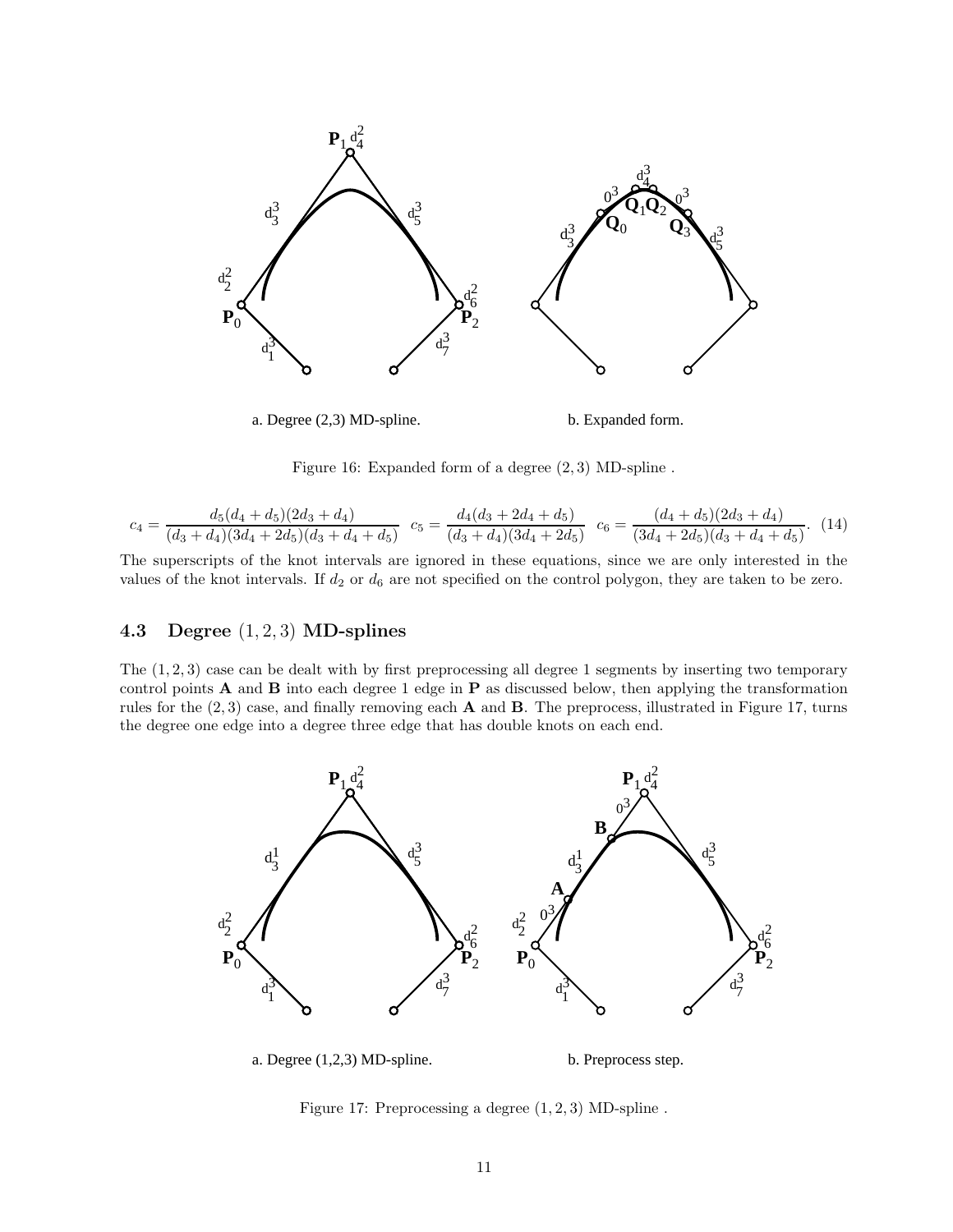The new control points  $A$  and  $B$  are found as follows:

$$
\mathbf{A} = \alpha \mathbf{P}_1 + (1 - \alpha) \mathbf{P}_0; \qquad \mathbf{B} = \beta \mathbf{P}_0 + (1 - \beta) \mathbf{P}_1 \tag{15}
$$

where

$$
\alpha = \frac{(d_2 + d_3)\gamma_2}{\gamma_3(d_4\gamma_4 + d_2\gamma_2 + d_3(\gamma_2 + \gamma_4 + \gamma_2\gamma_4))}; \quad \beta = \frac{(d_3 + d_4)\gamma_4}{\gamma_1(d_4\gamma_4 + d_2\gamma_2 + d_3(\gamma_2 + \gamma_4 + \gamma_2\gamma_4)}\tag{16}
$$

with

$$
\gamma_1 = \frac{d_4 + d_5}{d_3 + d_4 + d_5}; \quad \gamma_2 = \frac{2d_4 + d_5}{3(d_4 + d_5)}; \quad \gamma_3 = \frac{d_1 + d_2}{d_1 + d_2 + d_3}; \quad \gamma_4 = \frac{d_1 + 2d_2}{3(d_1 + d_2)}.
$$
(17)

The positions for  $\bf{A}$  and  $\bf{B}$  given by these equations are uniquely chosen so that, after the transformation rules for the  $(2,3)$  case are applied and each **A** and **B** are removed, the resulting linear segments will be  $C<sup>1</sup>$ with their neighbors plus they will satisfy all of the conditions in Section 4.

A  $(1, 2, 3)$  MD-spline is shown in Figure 18.



Figure 18: A degree  $(1, 2, 3)$  MD-spline.

## 5 Discussion

This paper introduces the notion of MD-splines and explores two cases: degree  $(1, n)$ , and degree  $(1, 2, 3)$ . It is clear that these MD-splines obey the convex hull property because the control points of Q lie within the convex hull of  $P$ . It is also straightforward to prove that these MD-splines are variation diminishing, because the map  $\mathbf{Q} = E(\mathbf{P})$  will not allow a generic line to intersect **Q** more times than it intersects **P**.

Several interesting questions remain for subsequent study. For example,

- 1. Can MD-splines be extended to higher degrees, and do general expressions exist for the transformation  $\mathbf{Q} = E(\mathbf{P})$ ?
- 2. Is there some way that MD-splines can be understood in terms of polar form, such that polar algebra would lead directly to computing the expanded forms?
- 3. How can knot insertion, degree elevation, and differentiation be performed directly on MD-splines?
- 4. What are the basis functions for MD-splines? Can they be generated using recurrence relations?

With insights that polar form might provide, the answers to most other questions would be more straightforward.